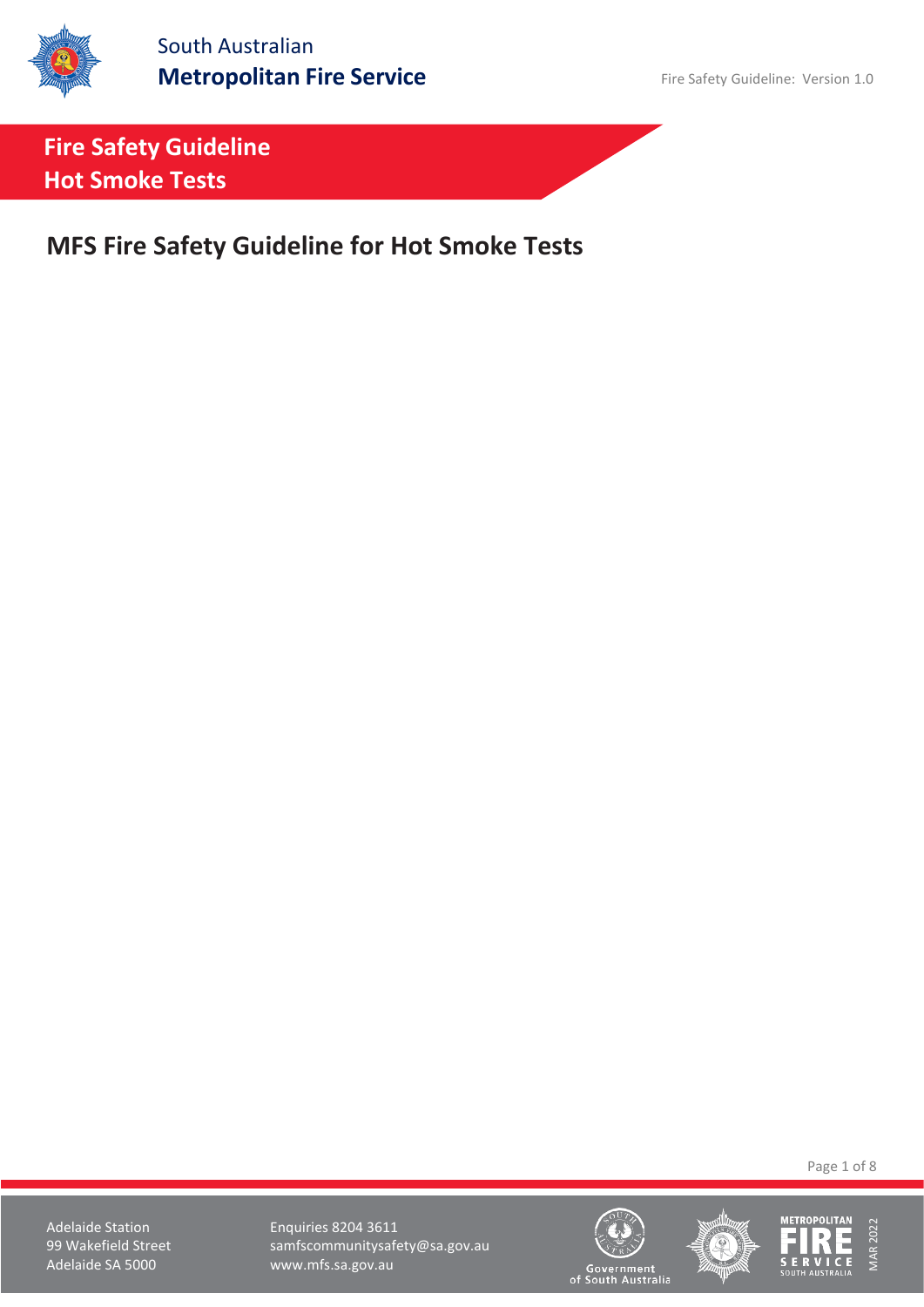| First Issued:  | 11 June 2004                                  |
|----------------|-----------------------------------------------|
| Author:        | <b>FSE Marchant</b>                           |
| Review date:   | 2 March 2022                                  |
| Reviewed by:   | <b>SFSE Seppelt</b>                           |
| Version:       | 1.0                                           |
| Authorised by: | <b>ACFO Community Safety &amp; Resilience</b> |

## **DOCUMENT CONTROL**

| <b>Revision History:</b>          |                             |                                                                                                                                       |
|-----------------------------------|-----------------------------|---------------------------------------------------------------------------------------------------------------------------------------|
| <b>Version</b>                    | <b>Revision Description</b> | Date                                                                                                                                  |
|                                   | Original document           | 11 June 2004                                                                                                                          |
| A                                 | General review              | 6 April 2016                                                                                                                          |
| 1.0                               | Format update               | 2 March 2022                                                                                                                          |
| <b>List of Amendments:</b>        |                             |                                                                                                                                       |
| <b>Clause</b>                     |                             | Amendment                                                                                                                             |
| Title                             |                             | Change from Built Environs Section Guideline 004: Hot<br>Smoke Tests to MFS Fire Safety Guideline for Hot Smoke<br>Tests.             |
| Whole document                    |                             | Update to new format                                                                                                                  |
| Glossary                          |                             | All acronyms used in the document included.                                                                                           |
| <b>Referenced Documents</b>       |                             | Updated.                                                                                                                              |
| Definitions                       |                             | Further details provided regarding defined terms.<br>Definition for "Performance Solution" included.                                  |
| <b>Section 5 Smoke Generators</b> |                             | New sub-section heading (Product) included and<br>information rearranged accordingly                                                  |
| Section 9 Hot Smoke Test          |                             | New sub-sections added regarding the Test Report and<br>information about requirements for rectification of issues<br>and re-testing. |

Version 1.0 Page 2 of 8

Adelaide Station **Enquiries 8204 3611** 99 Wakefield Street samfscommunitysafety@sa.gov.au<br>Adelaide SA 5000 www.mfs.sa.gov.au www.mfs.sa.gov.au







MAR 2022

Government<br>of South Australia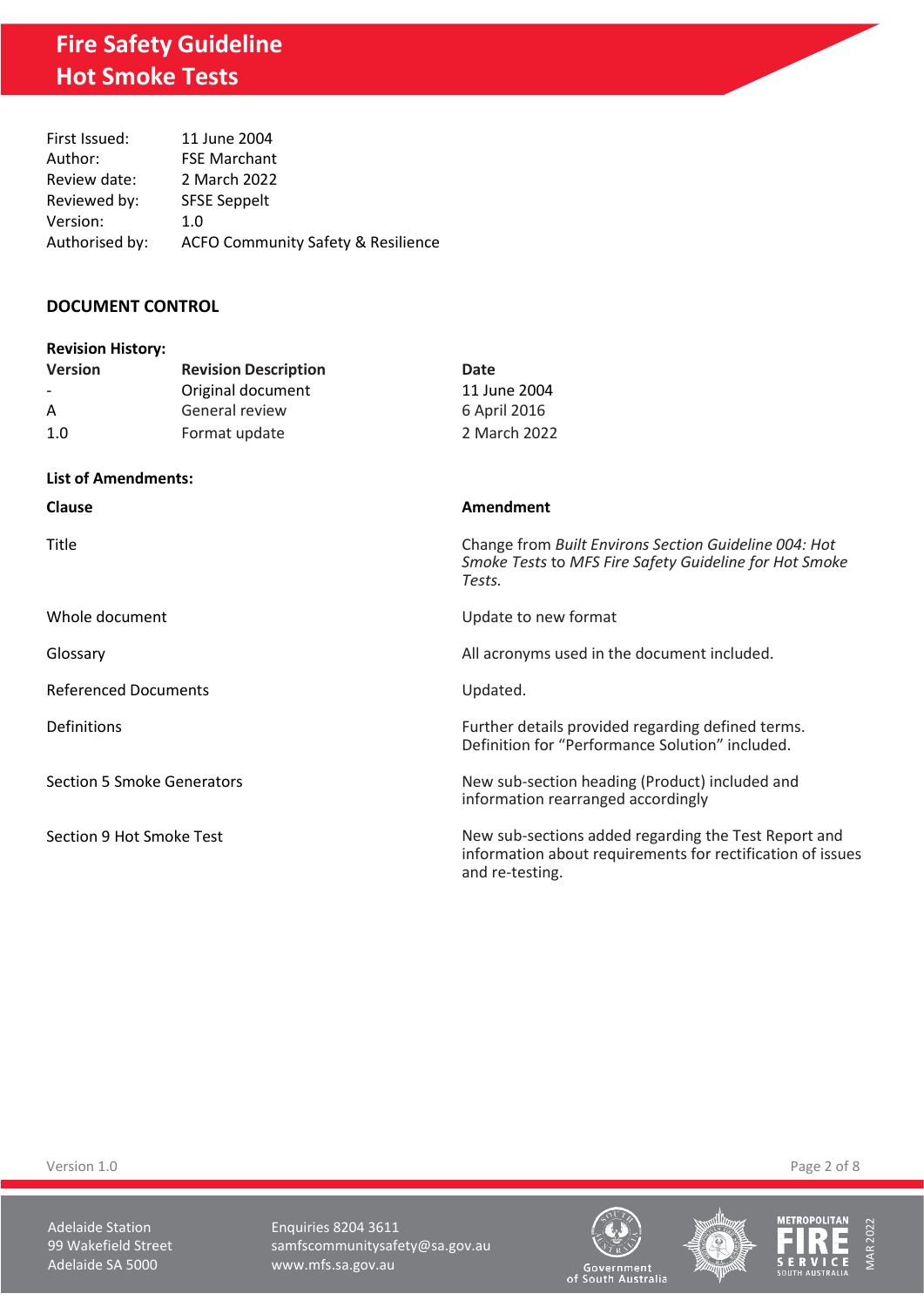## **CONTENTS**

| $\mathbf{1}$ |  |
|--------------|--|
|              |  |
|              |  |
| 2            |  |
| 3            |  |
| 4            |  |
| 5            |  |
|              |  |
|              |  |
|              |  |
| 6            |  |
| 7            |  |
|              |  |
|              |  |
| 8            |  |
| 9            |  |
|              |  |
|              |  |
|              |  |

Version 1.0

**Adelaide Station** 99 Wakefield Street Adelaide SA 5000

Enquiries 8204 3611 samfscommunitysafety@sa.gov.au www.mfs.sa.gov.au







Page 3 of 8

Government<br>of South Australia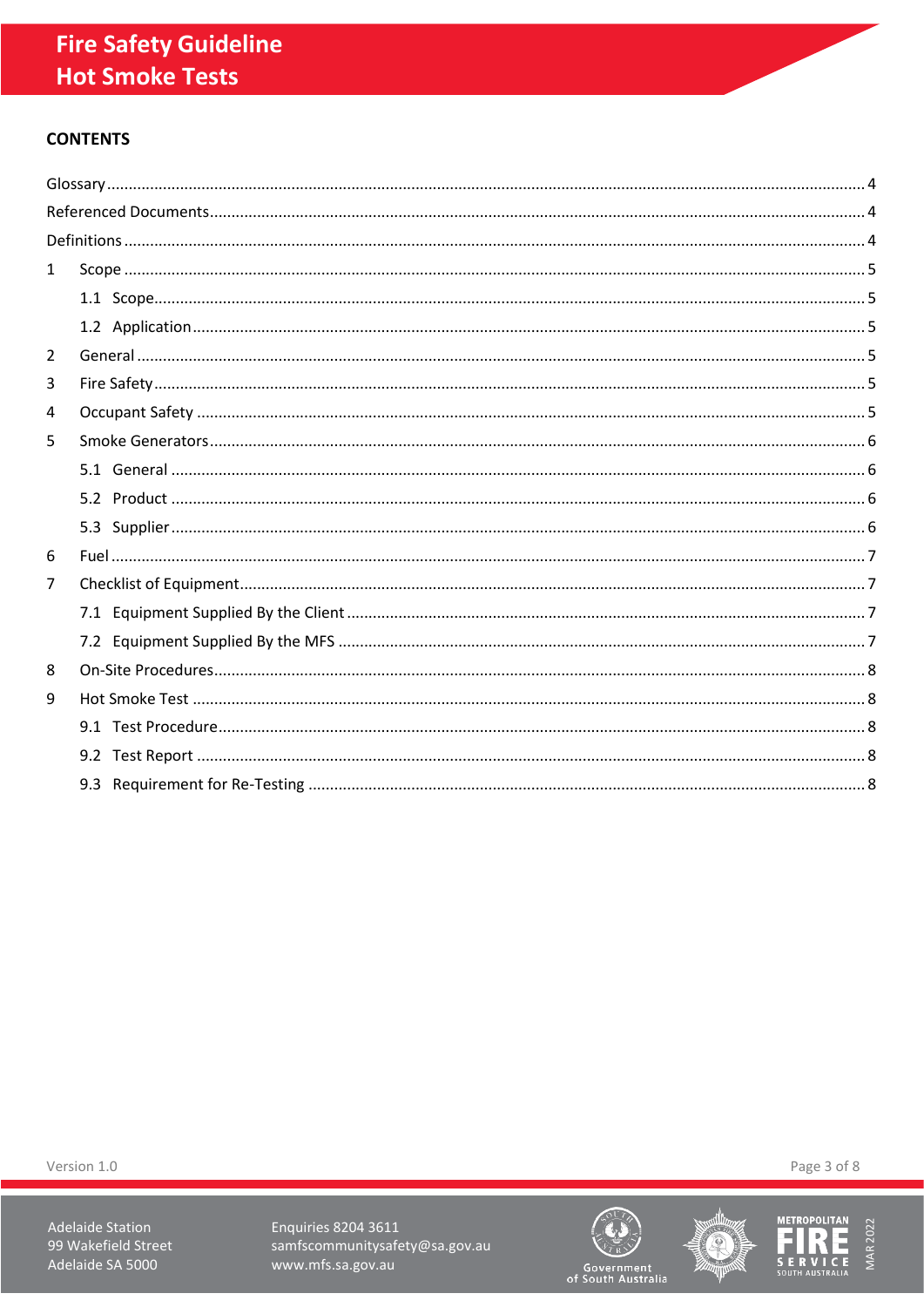#### <span id="page-3-0"></span>**GLOSSARY**

- AS Australian Standard
- BCA Building Code of Australia
- BES MFS Built Environment Section, Community Safety & Resilience Department
- MFS South Australian Metropolitan Fire Service
- NCC National Construction Code
- PPE personal protective equipment
- SCBA self-contained breathing apparatus

#### <span id="page-3-1"></span>**REFERENCED DOCUMENTS**

The following documents are referred to in this Guideline:

AS 4391 Australian Standard 4391 – *Smoke management systems – Hot smoke test*

Australian Building Codes Board, *National Construction Code, Volume One, Building Code of Australia,* (Edition applicable at the time of Development Approval), Australian Building Codes Board, Canberra.

*Planning, Development and Infrastructure (General) Regulations 2017* (SA)

#### <span id="page-3-2"></span>**DEFINITIONS**

**Ash arrester** means a device located in the flue of a smoke distribution system to assist in capturing ash deposits from the smoke generators, as described in AS 4391.

**Fire trays** means a component of the test apparatus as detailed in AS 4391.

**Performance Solution** has the meaning as defined in the National Construction Code.

**Smoke distribution system** means component of the test apparatus used to direct the flow of generated smoke, as described in AS 4391.

**Smoke generator** has the meaning as defined in AS 4391.

**Water baths** means a component of the testing apparatus as detailed in AS 4391, in which a fire tray is placed.

Version 1.0 Page 4 of 8

Adelaide Station **Enquiries 8204 3611** 99 Wakefield Street samfscommunitysafety@sa.gov.au Adelaide SA 5000 www.mfs.sa.gov.au







of South Australia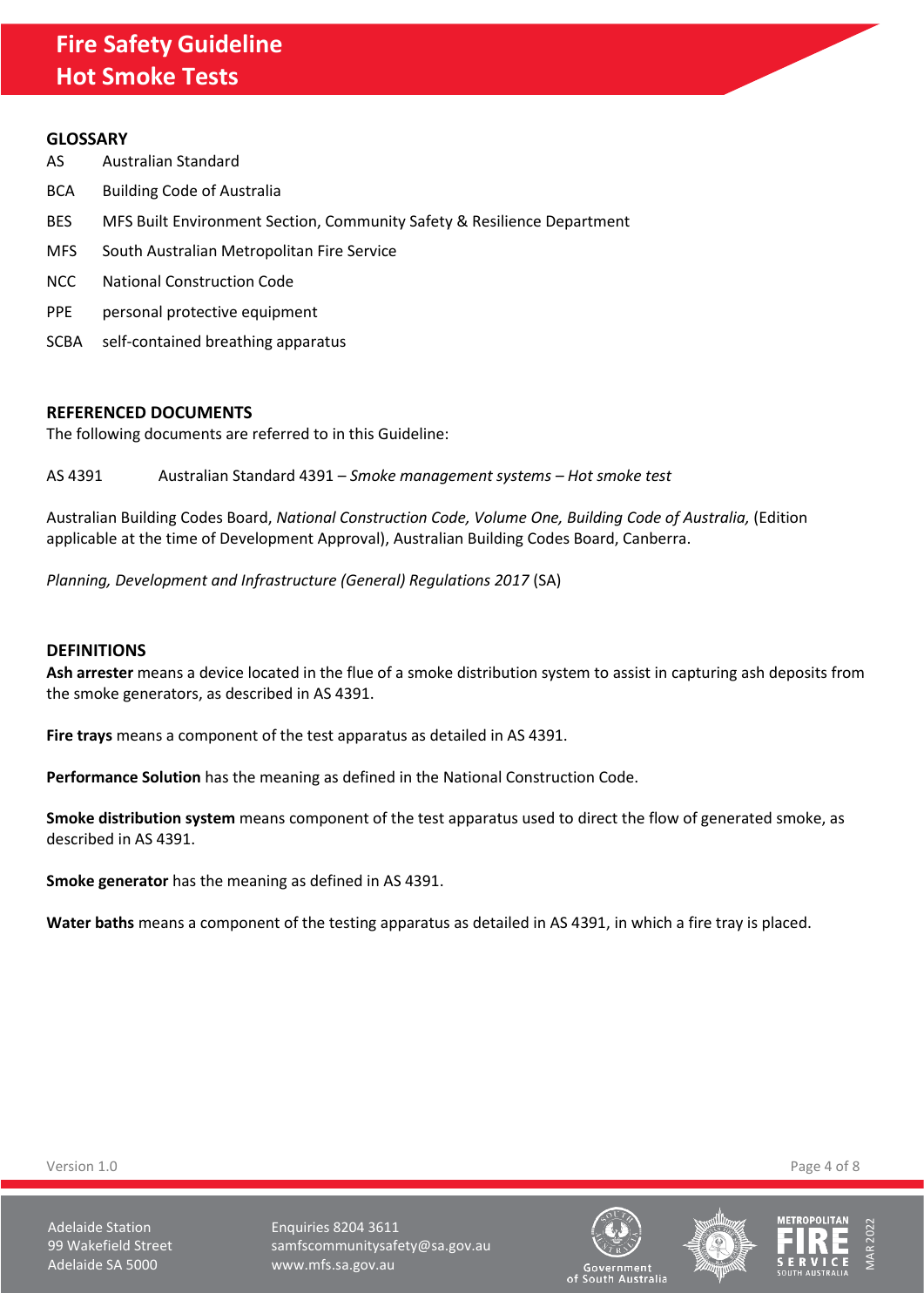## <span id="page-4-0"></span>**1 SCOPE**

## <span id="page-4-1"></span>**1.1 Scope**

This document details the safety procedures and equipment required by the South Australian Metropolitan Fire Service (MFS) to carry out a hot smoke test.

## <span id="page-4-2"></span>**1.2 Application**

This document will help facilitate a successful hot smoke test and shall be read in conjunction with Australian Standard AS 4391.

## <span id="page-4-3"></span>**2 GENERAL**

Hot smoke testing is generally carried out in accordance with AS 4391 *Smoke Management Systems – Hot Smoke Test* and provides a means to assess the correct sequential operation of a building's smoke management system under simulated fire conditions.

Tests are usually required as part of a building approval pursuant to Regulation 103 of the South Australian *Planning, Development and Infrastructure (General) Regulations 2017*. The MFS Built Environment Section (BES) also especially requests such tests where the application for building approval involves Performance Solutions.

Arrangements should be made at least four (4) weeks prior to a test. Written confirmation of these arrangements from the client or their representative must be forwarded to the BES before a test is undertaken.

## <span id="page-4-4"></span>**3 FIRE SAFETY**

An appropriate number of firefighters should be dressed in Level 2 personal protective equipment (PPE) including selfcontained breathing apparatus (SCBA).

One firefighter overseeing the test fire and an additional firefighter acting as safety officer should wear Level 2 PPE and SCBA. All other fire service personnel should wear Level 1 PPE. Self-contained breathing apparatus should be carried and available for use by all fire service personnel involved with the test.

Suitable fire extinguishers and a fire hose reel should be located near the test fire should there be a need for fire control or extinguishment of the test fire.

## <span id="page-4-5"></span>**4 OCCUPANT SAFETY**

The smoke used during the testing procedure is classed as a mild irritant. The MFS recommends that participants witnessing the testing be kept to a minimum.

Persons to be in attendance during hot smoke testing are to be advised that the following minimum level of personal protective equipment (PPE) is required:

- long sleeve shirt and trousers;
- enclosed steel-capped boots;
- eye protection; and
- respiratory protection incorporating a Profile 2 A1B1E1 P2/P3 combination filter.

Version 1.0 Page 5 of 8

Adelaide Station **Enquiries 8204 3611** 99 Wakefield Street samfscommunitysafety@sa.gov.au Adelaide SA 5000 www.mfs.sa.gov.au







oovernment<br>of South Australia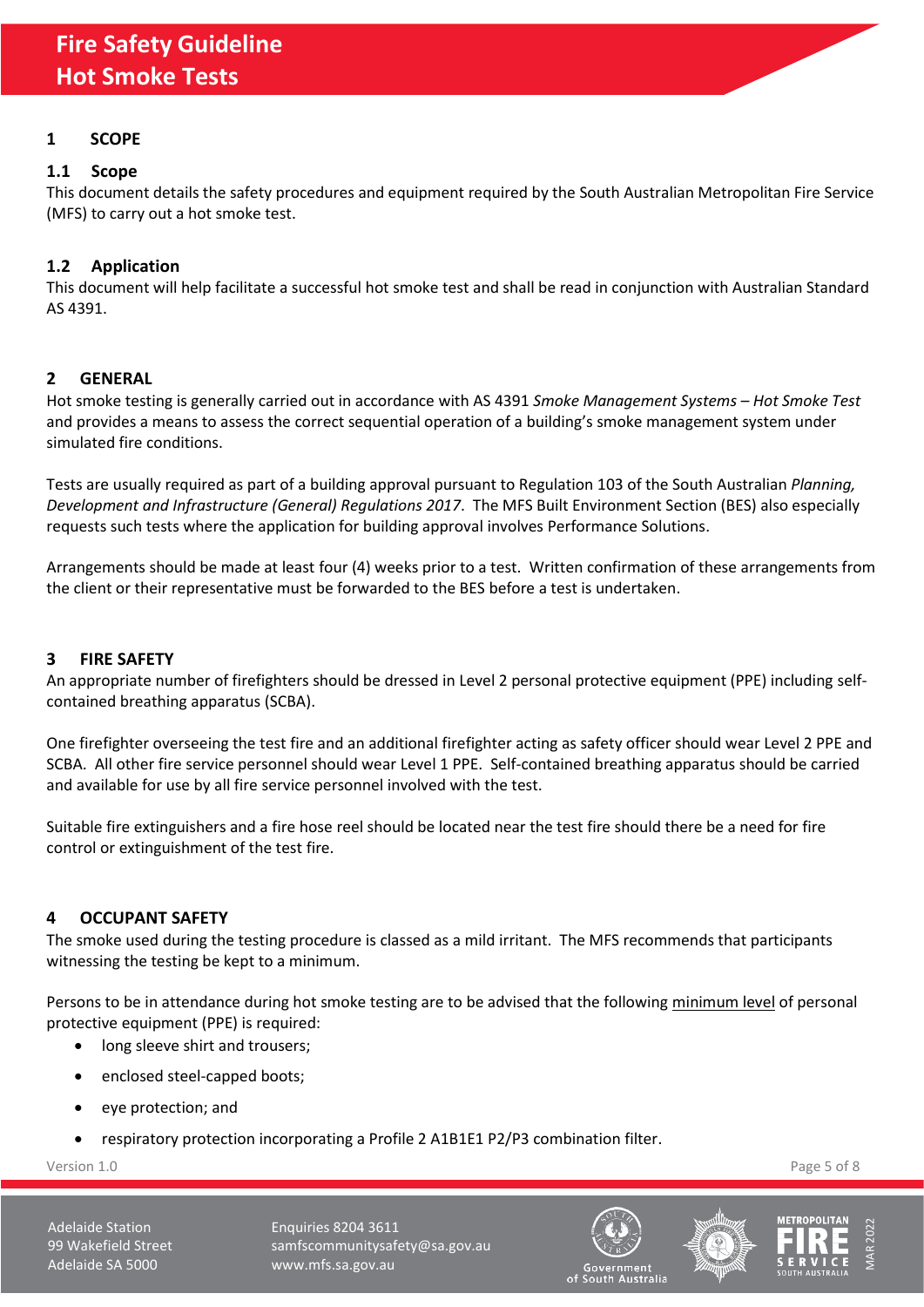## <span id="page-5-0"></span>**5 SMOKE GENERATORS**

## <span id="page-5-1"></span>**5.1 General**

The number of smoke generators required will depend on the fire size and number of tests to be completed. The number recommended for each smoke test will be advised by the BES following a review of the project when a hot smoke test booking is made.

## <span id="page-5-2"></span>**5.2 Product**

At present, the BES recommends the use of the following smoke generating product.

The type of smoke generator used is CS3 – 1750 Smoke Generator, as detailed below.

## **CS3-1750 - GENERATOR SMOKE, WHITE, 3 MINUTE, NON-TOXIC, ELECTRIC**

The CS3-1750 is a medium volume screening smoke generator. It comprises a waterproofed, steel bodied container with approximately 1350 grams of non-toxic smoke composition, and an electric igniter, and response is immediate.

## **The container is 110 mm diameter, 215 mm high, and has 2 metre leads.**

The device is designed for screening smoke in military exercises, but is also used in the testing ventilation systems, and fire suppression systems. On ignition the item produces a cloud of dense white smoke for a duration of three minutes.

NEQ 1.2 kilograms Safety distance 1 metre

HCC 1.4 G UN NO 0197

## <span id="page-5-3"></span>**5.3 Supplier**

The CS3 – 1750 Smoke Generators can be obtained from:

*Combat Simulation Systems Lot 72, St. Andrews Road LEPPINGTON NSW 2171*

**Note:** The responsibility to supply the smoke generators lies with the client.



Version 1.0 Page 6 of 8

Adelaide Station **Enquiries 8204 3611** 99 Wakefield Street samfscommunitysafety@sa.gov.au Adelaide SA 5000 www.mfs.sa.gov.au







oovernmentی<br>of South Australia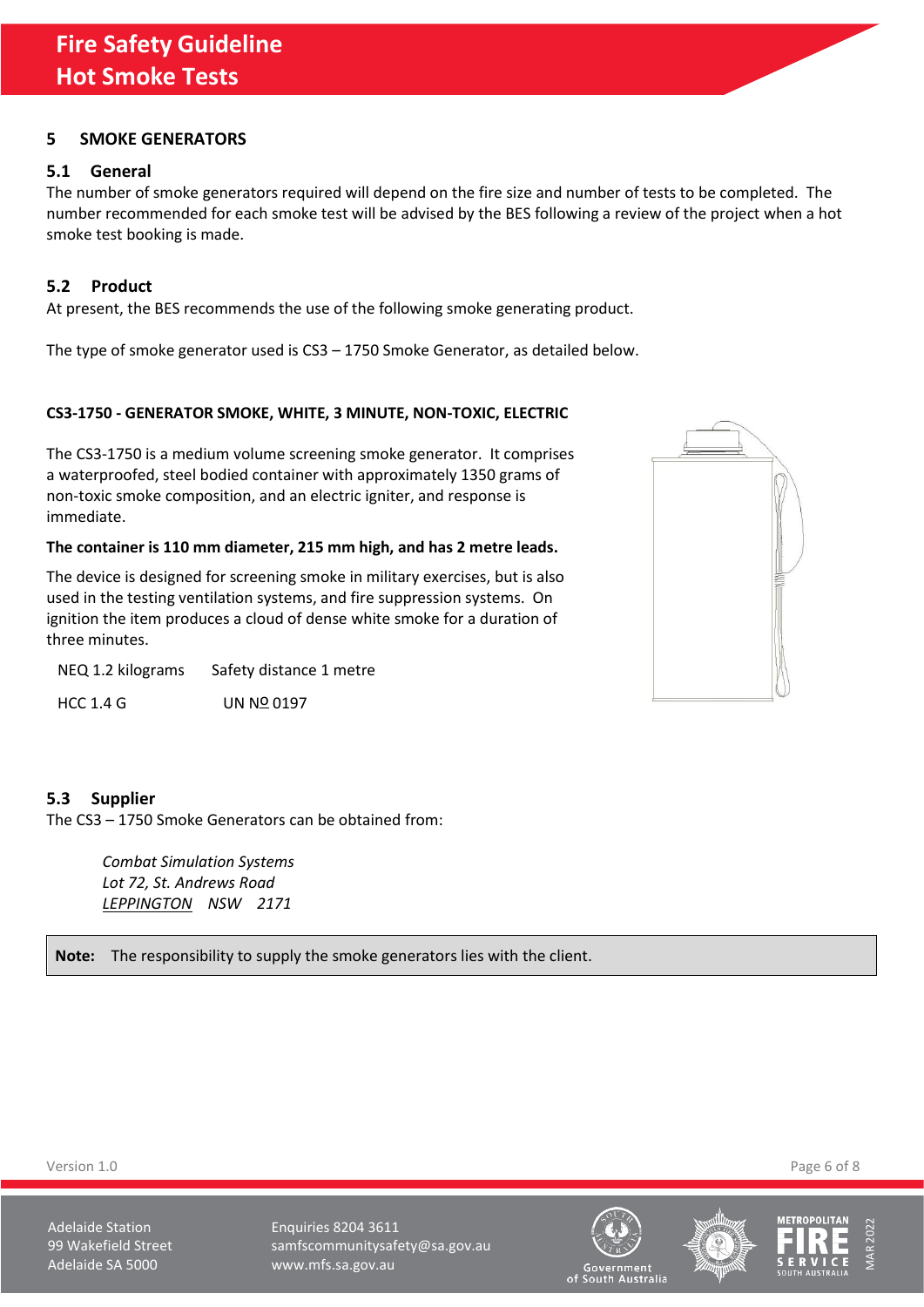### <span id="page-6-0"></span>**6 FUEL**

These hot smoke tests use denatured industrial grade methylated spirits (95 IMS) as the fuel source. The quantity of fuel required depends on the size and number of test fires to be completed (see AS 4391, Table 2.7 for recommended fuel quantities). The quantity of fuel required is specified by the BES following a review of the project when a hot smoke test booking is made.

**Note:** The responsibility to supply the fuel lies with the client. Industrial grade methylated spirits can be purchased from most large building industry suppliers.

## <span id="page-6-1"></span>**7 CHECKLIST OF EQUIPMENT**

The following is a list of equipment recommended for a hot smoke test and should be used as an *aide memoir* before conducting a hot smoke test.

## <span id="page-6-2"></span>**7.1 Equipment Supplied By the Client**

- 1. Smoke generators
- 2. Fuel
- 3. Plasterboard sheets (2 @ 1200mm x 2400mm)
- 4. Ladder or an aerial work platform to reach sprinkler heads above
- 5. Scott Safety Profile 2 A1B1E1K1-P2/3 respirator filters (twin filter pack) 2
- 6. Portable fire extinguishers and fire hose reel

## <span id="page-6-3"></span>**7.2 Equipment Supplied By the MFS**

- 1. Fire trays and water baths of varying sizes
- 2. Ash arrester assembly
- 3. Salvage sheet
- 4. Firefighting PPE
- 5. Breathing apparatus
- 6. Device to monitor temperature
- 7. Anemometer
- 8. 9 volt battery
- 9. Fire lighter

Version 1.0 Page 7 of 8

Adelaide Station **Enquiries 8204 3611** 99 Wakefield Street samfscommunitysafety@sa.gov.au Adelaide SA 5000 www.mfs.sa.gov.au







oovernmentی<br>of South Australia